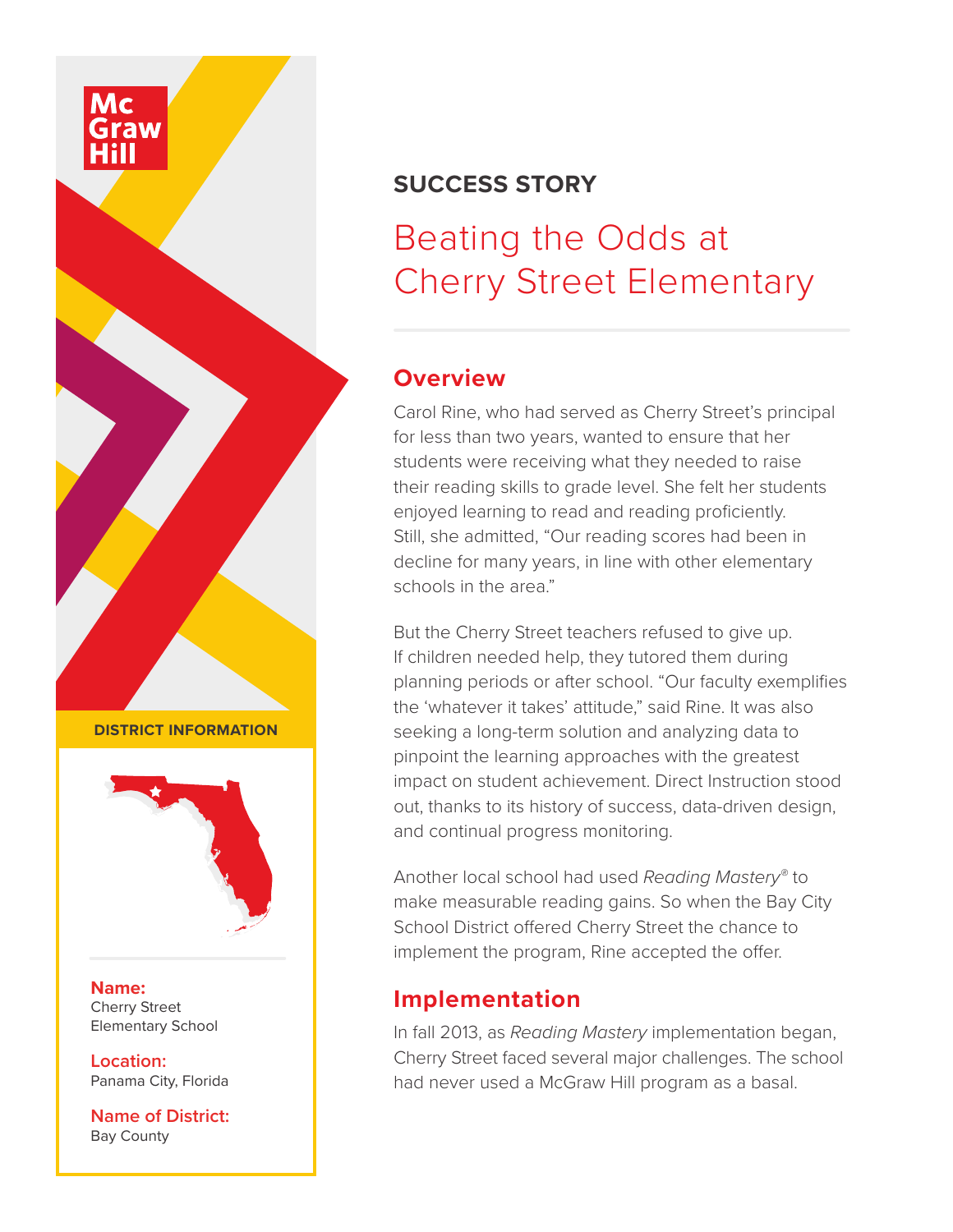Then there was the issue of timing. Since the district authorized implementation after the school year began, full implementation was delayed until November. Pressed for time and in need of more professional development support, Cherry Street teachers called on their *Reading Mastery* consultant. After additional training in progress monitoring, data usage, and regrouping, the teachers began using *Reading Mastery* with their students.

## **Reaction**

Principal Rine was impressed from the start by the rich language component in *Reading Mastery* and the progress monitoring approach that accelerated learning. She appreciated the program's consistency, which enabled her students to feel good about their reading abilities. She also liked the wealth of teacher resources.

Rine has encouraging words for other schools and districts that are implementing *Reading Mastery*. "Don't become overwhelmed with the uniqueness of the steps involved," she advised. "Your own rhythm and pace will develop over time, and Direct Instruction will become natural. The program's script is laid out for you. Even though it may initially seem too simple for your grade level, it builds slowly to advance students to the place where they need to be."

It didn't take long for Rine to start getting feedback about her school's new reading program. "Parents have been pleased that their students are receiving a reading curriculum on their level," she said. A new awareness of their children's reading problems has motivated some parents to help their children more with reading at home. One first grade teacher said parents have shared many positive comments with her, both on reading logs and during parent conferences.

Overall, teachers feel the strongest aspects of *Reading Mastery* are its structure, repetition, and monitoring of individual students. The program's technology component captivates students, and their level of confidence soars. One teacher explained, "I feel I am making a difference with those students who have struggled with reading in the past, and now they feel they are becoming good readers."

*Parents have been pleased that their students are receiving a reading curriculum on their level.*

**–Carol Rine Principal** Cherry Street Elementary School

## **Results**

Even before implementation was complete, *Reading Mastery* was making a measurable difference at Cherry Street. Scores were up on the mid-year district benchmark assessments. According to fluency mastery and assessment mastery data, teachers and students alike are showing growth. In the last school year, Cherry Street earned 72 more school grade points, a measure of success under Florida's State Accountability system. Reading gains for the bottom quartile increased a full 42 points.

Students with academic delays were beginning to succeed. As Rine explained, "The replacement of our core curriculum in November [2013] has broken a cycle of decreasing student achievement data during our second benchmark assessment on Discovery Education Assessments. One particular situation involved a student who was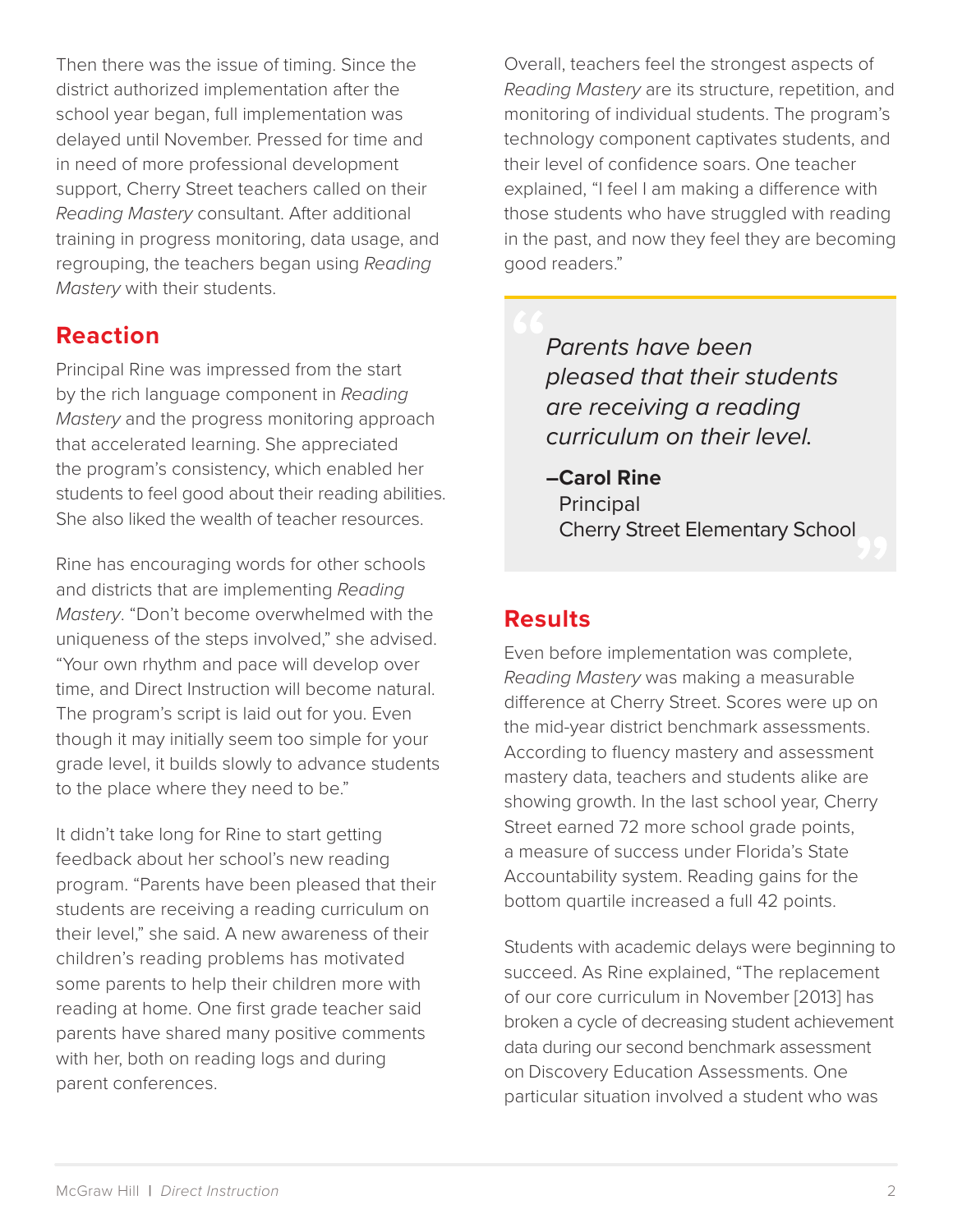# *Reading Mastery is worth the investment. The program changes attitudes.*

### **–Carol Rine Principal** Cherry Street Elementary School

in Tier 3 of the Multi-Tier System of Supports (MTSS) and was very close to being diagnosed for Exceptional Student Education (ESE) eligibility. After the implementation of *Reading Mastery*, the student began responding to the program and has demonstrated an increasingly positive achievement trajectory in all reading and math data being collected. The student is reading!"

One second grade student—who, in October, was more than a year behind—was reading at grade level in January. The girl showed improvement in both fluency and vocabulary.

A third-grade teacher reported, "In my reading group, I have 11 students who have been with me since the implementation of the program, around October. These students all began at the secondgrade level, Lesson 1. After my data was reviewed, I was given the go-ahead to have my students take the third-grade placement test. All but one of the students placed into third grade. These students showed a full year's growth in five months."

Increased reading proficiency is just the beginning. Students have also gained a wealth of subjectarea knowledge from the context of their *Reading Mastery* materials. That's critical because CCSS calls for the use of science and social studies expository text. And teachers are reporting fewer discipline problems, especially during student/ teacher games, which engage children in competition and reward them for what they know.

Before *Reading Mastery*, one fifth-grade teacher was having trouble teaching one of her students. "When he begged to stay and keep reading at the guided table, I smiled a bit brighter. He is making progress with behavior as well," she said.

## **The Future**

With *Reading Mastery* in place as its new K–5 core curriculum, Cherry Street Elementary can now address fidelity of instruction and further refine their implementation. Upper-grade teachers are watching the school's reading comprehension scores, optimistic that students are gaining the skills to make inferences and generalizations and draw conclusions from texts.

*Reading Mastery* is worth the investment, according to Rine. The program changes attitudes. By providing instruction at appropriate reading levels, it has increased students' confidence. The mastery students achieve will stay with them and help them in all academic subjects throughout their school careers. The program gives them the confidence to become lifelong learners.

Cherry Street Elementary has been transformed by the experience of implementing *Reading Mastery*. "We have become an inclusive school," Rine explained. "We believe that every student can learn. It's our job to find the potential in every student and to develop that potential into a successful academic future."